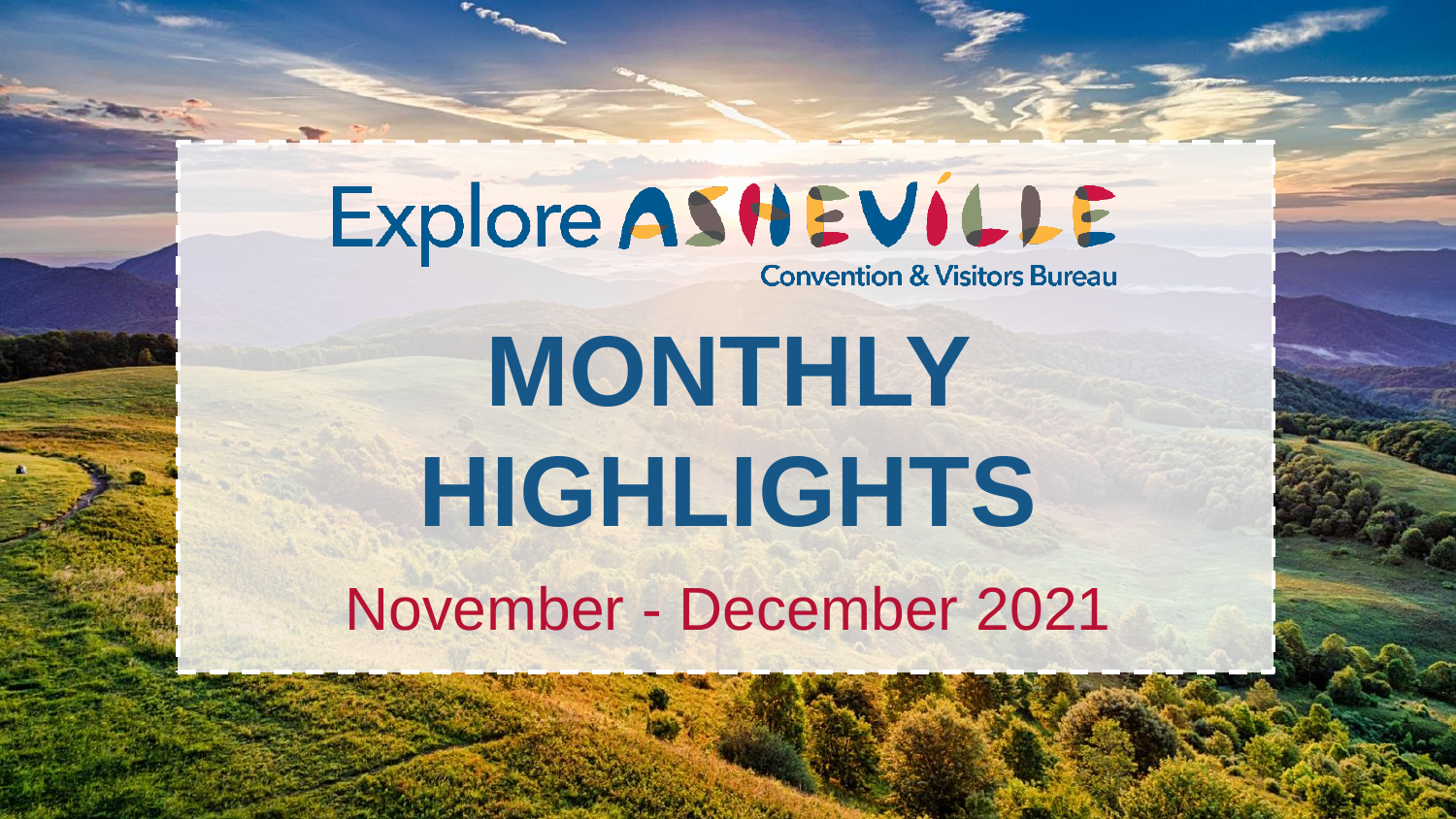### DELIVER BALANCED RECOVERY & SUSTAINABLE GROWTH

**Improve quality of each visit by inspiring increased length of stay and dispersal**

- [Five Days, Five Festive Ways:](https://www.exploreasheville.com/stories/post/five-days-five-festive-ways-your-asheville-holiday-itinerary/) Created Blog with five distinct 5-day itineraries for foodies, for adventurers, for shopaholics, for families, and for holiday lovers
- [2021 Holiday News and Winter Wellness:](https://www.exploreasheville.com/articles/post/iconic-holiday-traditions-return-in-person/) Multi-pillar press release included "Under-the-radar Towns with Over-the-top Charm" section aimed at dispersing seasonal visitation to Black Mountain and Leicester
	- o Email Distribution Results: Sent pitch to 574 contacts; 40% opened, 6% clicked; 21 responded to indicate interest, which is 3.6%
	- o [Resulting Media: StyleBlueprint.com "3 Carolina Towns That Transform](https://styleblueprint.com/everyday/carolina-towns-transform-into-magical-holiday-wonderlands/)  Into Magical Holiday Wonderlands"
- What's New: 22 Transformational Stories, Culture Adventures & Self-Care Escapes for Blue Ridge Travelers in 2022: Multi-pillar press release cataloged news items for the year ahead. Sent targeted pitches to culinary, outdoor and wellness media. Developed robust list of diverse media voices to increase depth and inclusivity of outreach.
	- o Email Distribution Results: Pitch was sent to 452 contacts; 57% opened
	- o [22 New Experiences in 2022](https://www.exploreasheville.com/blog/post/whats-new-in-asheville-in-2022/): Published supplemental consumer blog post highlighting this year's top 22 experiences
- Visitor Guide: Finalized 2022 Official Asheville Visitor Guide; emphasized longer stays and dispersal throughout the area
	- o Monthly Deliveries: Partner deliveries will start in late January via our distribution partner Mountain Xpress



**Accelerate proactive sales efforts to increase net new business to the destination**

- 48-Hour FAM: 10 qualified corporate, association, and third-party planners came Nov. 16-19; nine of which had never been to Asheville before o New Business: One lead for Feb. 2022 mid-week received so far.
- IMEX America: More than 80 appointments and additional walk-up traffic during the conference in Las Vegas, NV Nov. 8-12; team hosted an event for more than 30 clients and participating industry partners.
	- o New Business: 12 leads collected for business beginning as soon as spring 2022.
- Travel South International: Held 36 appointments with international buyers and tour operators during the trade show in New Orleans, LA
- Meetings Today Live: Held 22 appointments at the trade show in Tucson, AZ; attended several networking events
- Association Executives of North Carolina (AENC): Exhibited at this trade show in Raleigh, NC with five hotel partners; collected 55 business cards
- Holiday Showcase: More than 100 attendees stopped by the booth at the trade show in Chicago, IL where we exhibited alongside Kimpton Hotel Arras
- Engage Summit: Connected with more than 300 destination wedding innovators and suppliers in Nassau
- Society of Incentive Travel Executives Southeast (SITE SE): Received award for "Experience of the Year" at the annual summit in Savannah, GA for the SITE SE meeting hosted at The Foundry Hotel last December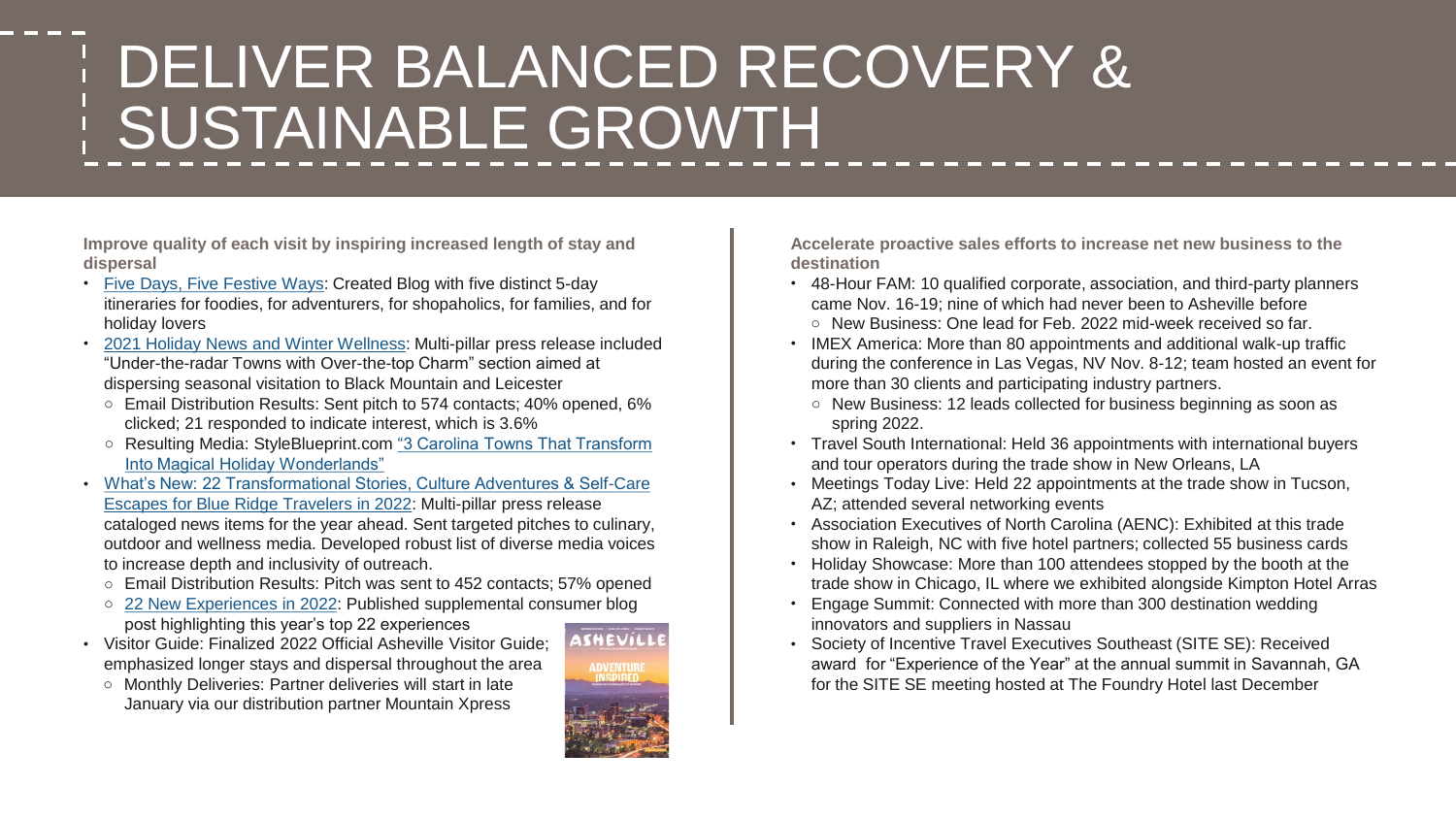### DELIVER BALANCED RECOVERY & SUSTAINABLE GROWTH (CONTINUED)

**Drive revenue in need periods through updated group sales strategy**

• Self-Directed FAM: Offering special meeting planner hotel rates for Dec. 2021-April 2022 to encourage independent visits to Asheville; seven meeting planners have made reservations at six different hotels so far

**Balance quality of life for residents and experience for visitors through project investments**

- Tourism Product Development Fund (TPDF) grant cycle to open in 2022:
	- o Announced in the [Nov. 17 Tourism Community Update](https://marketing.exploreasheville.com/acton/rif/43256/s-08b1-2111/-/l-000f:b22/l-000f/showPreparedMessage?utm_term=Not%20displaying%20properly%20Click%20here%20to%20view%20in%20browser.&utm_campaign=Buncombe%20County%20TDA%20Update%20on%20Tourism%20Product%20Development%20Fund.&utm_content=email&utm_source=Act-On+Software&utm_medium=email&cm_mmc=Act-On%20Software-_-email-_-Buncombe%20County%20TDA%20Update%20on%20Tourism%20Product%20Development%20Fund.-_-Not%20displaying%20properly%20Click%20here%20to%20view%20in%20browser.&sid=TV2:5K5q2saUR) and issued open [call for candidates to fill four open vacancies on the TPDF Committee](https://www.ashevillecvb.com/tpdf-committee/)
		- Resulting Media: Grant cycle announcement covered by Business [North Carolina Daily Digest, Mountain Xpress, AVL Today, Guide](https://mailchi.mp/businessnc/test-daily-digest-7302017-573514?e=6c7fd929f2)  [Global, Asheville Citizen Times \(2\)\(3\), MSN, WLOS-TV, iHeartRa](https://guideglobal.com/tda-to-release-8-million-in-hotel-taxes-for-asheville-and-buncombe/)dio, [Business North Carolina \(p. 28\), Mountain Xpress Local Matters](https://mailchi.mp/4b037c47fd23/november-12-3129573?e=c7d04454f7) newsletter
- Sponsorships: Approved three funding requests for upcoming quarter
	- o [Dr. Martin Luther King, Jr. Prayer Breakfast:](http://mlkasheville.org/activities/prayer-breakfast/) MLK Association's 41<sup>st</sup> annual commemoration event on Jan. 15
	- o [Asheville Restaurant Week:](https://www.exploreasheville.com/restaurant-week/) Asheville Chamber event on Jan. 18-24
	- o [ASAP Business of Farming Conference:](https://asapconnections.org/events/business-of-farming-conference/) Appalachian Sustainable Agriculture Project's event on Feb. 26

**Review and update Wayfinding pedestrian signage to increase dispersal out of the downtown core**

• Kiosk Updates: Updated interpretive panels on kiosks to highlight surrounding attractions, culture and history

**Collaborate with broader community leaders to ensure sustainable growth and alignment**

- Community Meetings: Held quarterly meetings with County Manager, City Manager, UNC-Asheville Chancellor and Chamber CEO
- Thrive Asheville: Shared tourism data and context with Thrive cohort

**Protect and evolve Asheville's brand to further differentiate from competing destinations and inspire higher quality visits**

• [Asheville on the Rise:](https://monocle.com/magazine/explore-asheville/2021/creative-spirit/) Monocle digital feature and printed guide spotlighted the area's culture, music venues, outdoor economy, craft brewing industry, innovative food scene, start-up businesses, heritage, and hotels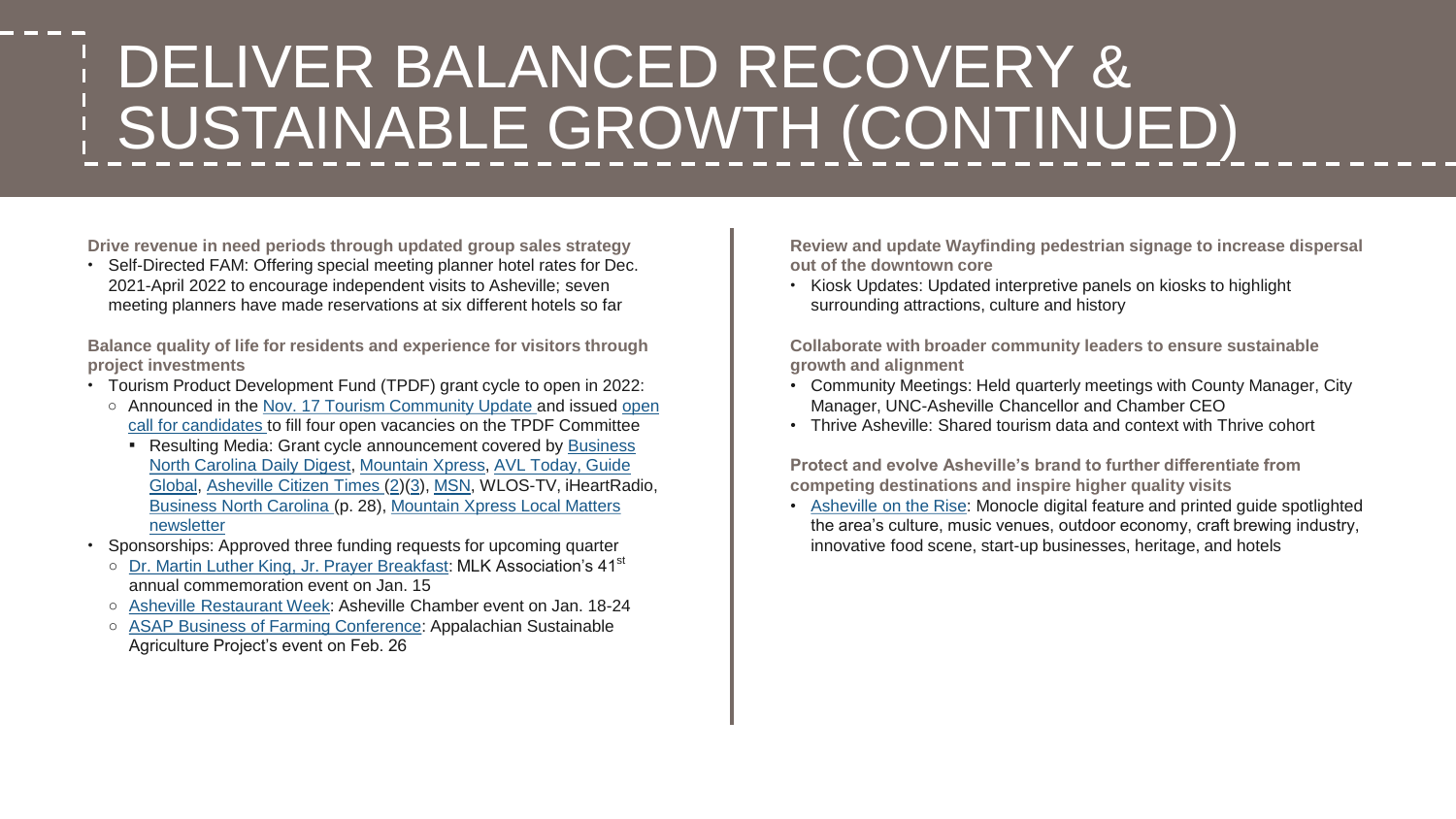### ENCOURAGE SAFE & RESPONSIBLE TRAVEL

#### **Influence visitors to respect, protect and preserve natural, cultural and human resources**

- [2021 Top Adventure Towns:](https://www.blueridgeoutdoors.com/magazine/november-2021/2021-top-adventure-towns-readers-select-best-hubs-for-outdoor-recreation-in-the-blue-ridge/) Recognized by Blue Ridge Outdoors magazine readers as one of the best hubs for outdoor recreation in the Blue Ridge
	- o Top Honors: Asheville pictured on cover image and on [social](https://www.instagram.com/p/CWMOqAzt35J/) channels; [Facebook live](https://www.facebook.com/watch/?v=603436177450601&ref=sharing) announcement included Pledge for the Wild call to action
- [Pledge for the Wild Fundraiser](https://www.facebook.com/Asheville/photos/a.223814135223/10165959755810224/?type=3&theater): Raised \$1,060 for Blue Ridge Parkway Foundation through Pledge for the Wild using a raffle and giveaway of Asheville Championship co-branded whitewater kayak from local manufacturer Liquidlogic
- [Lunch Rocks Trail Video:](https://youtu.be/qVHM3wME58M) In collaboration with [Blue Ridge Hiking Co.](https://www.exploreasheville.com/listings/blue-ridge-hiking-company/3895/), produced third (and final) trails series video focused on responsible recreation, dispersal, and accessibility

#### **Encourage partners to embrace sustainable and responsible tourism practices**

- [Leave No Trace Toolkit](https://www.ashevillecvb.com/explore-asheville-leave-no-trace-toolkit): Released information, assets, program logos, and LNT Seven Principles icons on AshevilleCVB.com for partners to download and use to spread the word about responsible recreation to their audiences
- Sustainable Tourism Panel: Spoke at Asheville Area Arts Council Creative Sector Summit [Panel on Sustainable Tourism](https://www.youtube.com/watch?v=6Q_0Rb2qG38)

#### **Increase number of bookings that participate in community projects**

- Service Projects Pitch: Contacted planners of Nov. 2021-Aug. 2022 events and suggested addition of a service project to the meetings' agendas o Email Distribution Results: Contacted 48 planners; 72% opened
- 48-Hour FAM: Demonstrated benefit of adding service project to meeting agendas by having FAM attendees help pack 600 envelopes of seeds for Asheville-based nonprofit [Seed Programs International](https://seedprograms.org/)

#### **Influence visitors to respect, protect and preserve natural, cultural and human resources**

• [Tourism Cares Auction:](https://www.tourismcares.org/auction) Created sustainable-focused travel package for fundraising event promoted on international platform including lodging at the Element, dinner at Posana, a Flying Bike Tour and a WNC Photo Tour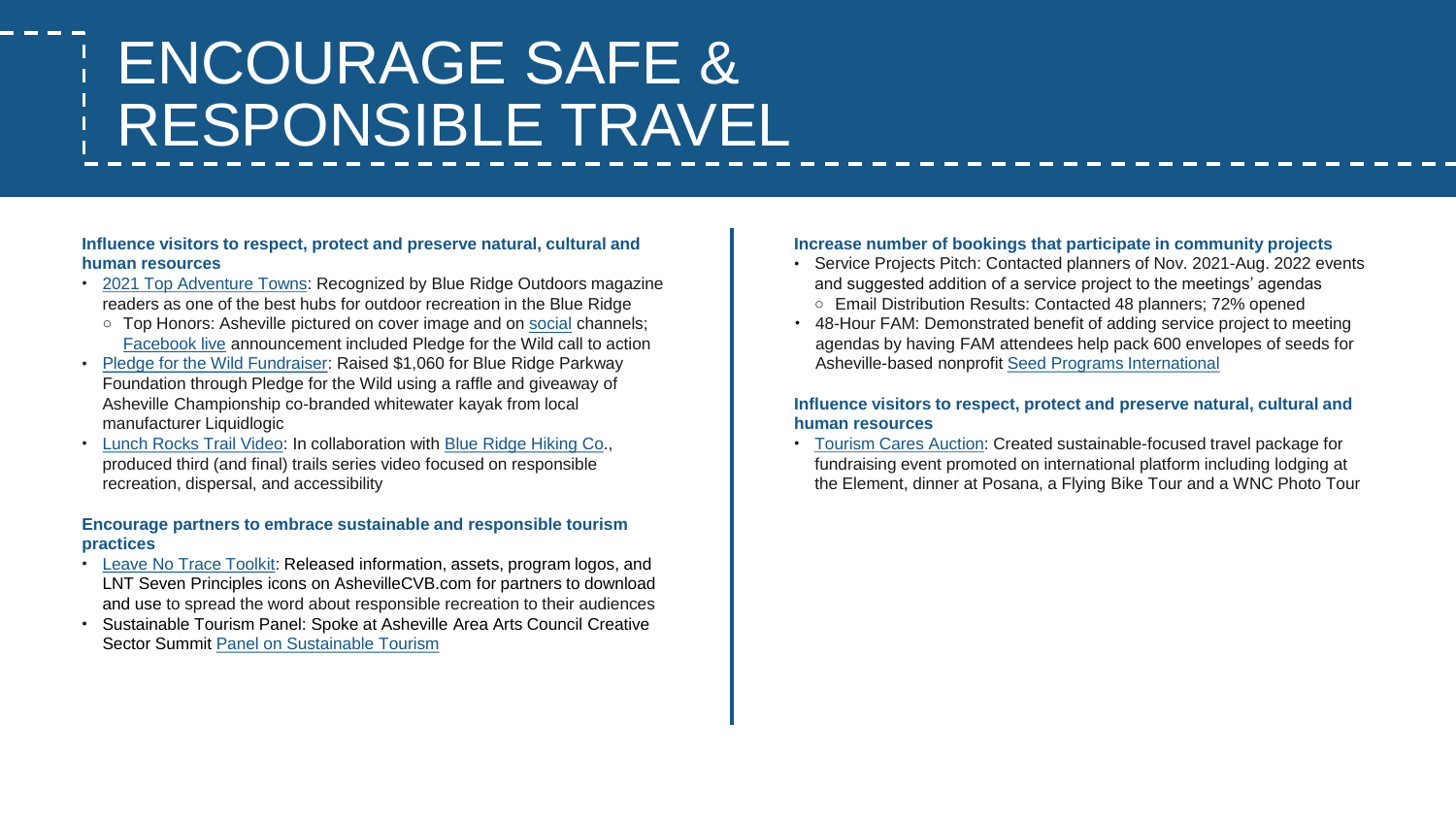### ENGAGE & INVITE MORE DIVERSE AUDIENCES

#### **Extend a genuine invitation to diverse audiences**

- Pitched diversified storylines resulting in media coverage:
	- o Fortune.com: [A haven from the Jim Crow South finds a modern purpose](https://nam02.safelinks.protection.outlook.com/?url=https%3A%2F%2Ffortune.com%2F2021%2F11%2F07%2Fa-haven-from-the-jim-crow-south-finds-a-modern-purpose%2F&data=04%7C01%7Cdstephens%40exploreasheville.com%7Cf186b65399c2414be78d08d9a54ddc88%7C4509bd4bf4f940048f3135892f9b5c6c%7C0%7C0%7C637722576104515515%7CUnknown%7CTWFpbGZsb3d8eyJWIjoiMC4wLjAwMDAiLCJQIjoiV2luMzIiLCJBTiI6Ik1haWwiLCJXVCI6Mn0%3D%7C1000&sdata=JG%2BUdZWF0ypjcjph%2Fk4OOZLVb4WPWjLBUg%2B6MSi8iaU%3D&reserved=0)
	- o [National Trust for Historic Preservation \(Savingplaces.com\): A New Song](https://nam02.safelinks.protection.outlook.com/?url=https%3A%2F%2Fsavingplaces.org%2Fstories%2Fa-new-song-for-rabbits-motel%3Ftoken%3Dd6a2b326742bc04701d1c068fef697de85f9102f%23.YYwoXU7MKob&data=04%7C01%7Cdstephens%40exploreasheville.com%7Cf186b65399c2414be78d08d9a54ddc88%7C4509bd4bf4f940048f3135892f9b5c6c%7C0%7C0%7C637722576104525509%7CUnknown%7CTWFpbGZsb3d8eyJWIjoiMC4wLjAwMDAiLCJQIjoiV2luMzIiLCJBTiI6Ik1haWwiLCJXVCI6Mn0%3D%7C1000&sdata=PIMmsZ02YCZsrTKNcBXI%2FZYzlrEenOAmmVuPJvQw1Ds%3D&reserved=0) for Rabbit's Motel
	- o Passport Magazine (LGBTQ+ author): [Traveling With Pets](https://nam02.safelinks.protection.outlook.com/?url=https%3A%2F%2Fpassportmagazine.com%2Ftraveling-with-pets%2F&data=04%7C01%7Cdstephens%40exploreasheville.com%7Cb9ad74d4bbec4770180508d99a397937%7C4509bd4bf4f940048f3135892f9b5c6c%7C0%7C0%7C637710393943463095%7CUnknown%7CTWFpbGZsb3d8eyJWIjoiMC4wLjAwMDAiLCJQIjoiV2luMzIiLCJBTiI6Ik1haWwiLCJXVCI6Mn0%3D%7C1000&sdata=8SYqVYbeU0NbcXSHad9InEg4DlQJi9CJR%2FAtCROrOSo%3D&reserved=0)
- Hannukah Feature: In collaboration with Asheville Jewish Community Center, published latke (potato pancake) recipe [video](https://www.instagram.com/p/CW1hdVENliF/) and [blog;](https://www.exploreasheville.com/stories/post/hanukkah-latke-recipe/) latkes are a traditional Jewish dish served during Hannukah celebrations
- Diversified Image Library: Conducted holiday photoshoot at Omni Grove Park Inn to further build out image library featuring diverse models

#### **Develop and invest in community projects that attract and engage diverse audiences**

• [African American Heritage Trail \(AAHT\)](https://www.ashevillecvb.com/project-background/): Issued [call for volunteers](https://www.ashevillecvb.com/african-american-heritage-trail-advisory-committee-press-release/) for AAHT Advisory Committee between Nov. 15-Dec. 10; with the support of Aisha Adams of Equity over Everything, 17 community members were selected to guide project development

#### **Increase outreach in recruiting diverse meetings and events**

• [LGBT Meeting Professionals Association:](https://lgbtmpa.com/) After connecting during IMEX, joined at a membership level that gives us access to networking opportunities and messaging to their database of 1,100 meeting planners

#### **Promote minority owned businesses through group sales initiatives**

• 48-Hour FAM: Showcased four minority-owned businesses through purchasing experiences or product for attendees

#### **Increase diversity of partner network**

• Black Wall Street AVL Mixer: Hosted an event at the Element Hotel on Dec. 6 to build relationships with the [Black Wall Street](https://blackwallstreetavl.com/) business group members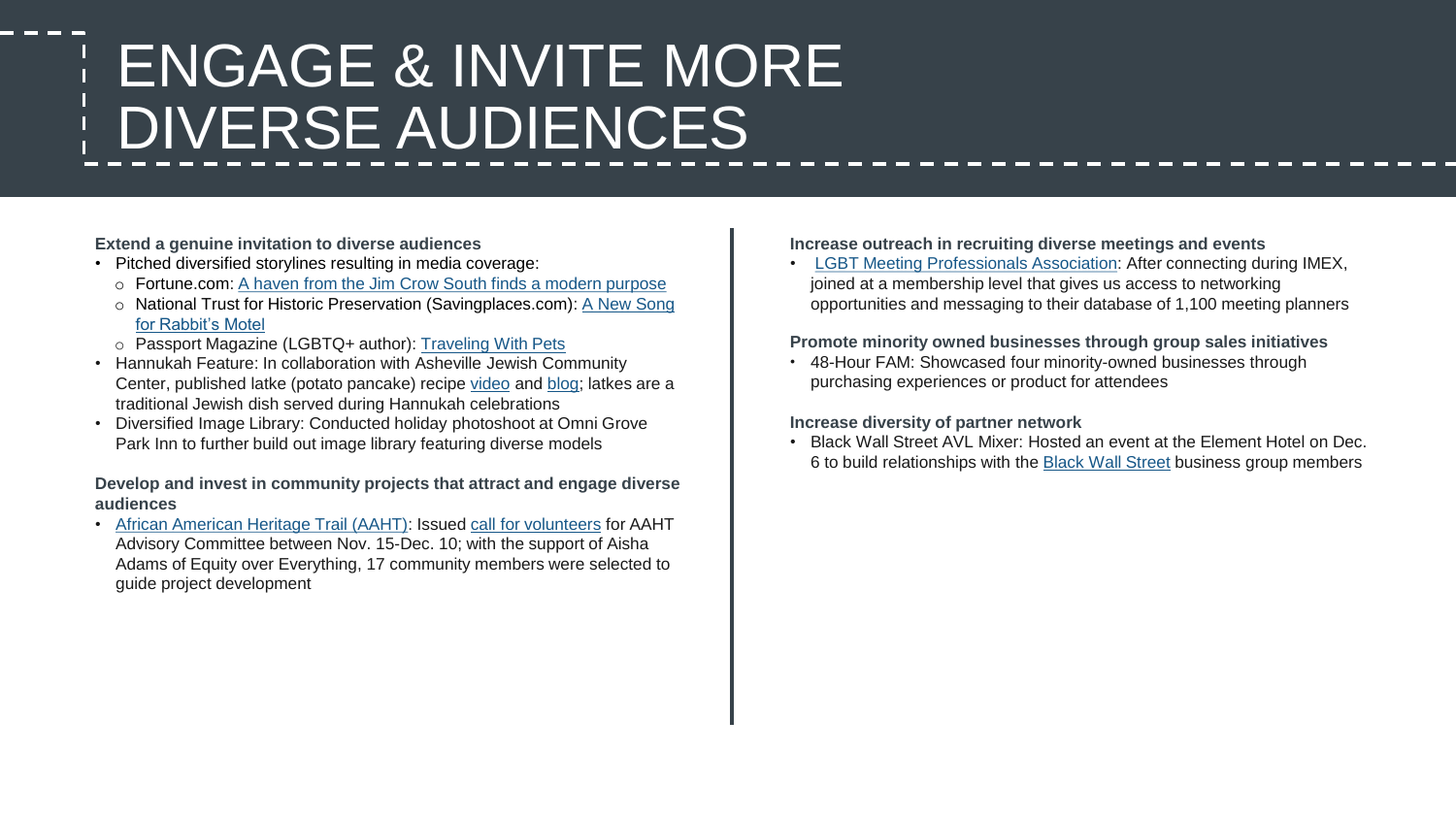### PROMOTE & SUPPORT ASHEVILLE'S CREATIVE SPIRIT

#### **Elevate Asheville's creative experiences to differentiate and inspire visits**

- Garden & Gun Partnership Launch: Sponsored 12<sup>th</sup> Annual "Made in the [South" Awards event on Nov. 3 in Charleston, SC; the magazine](https://gardenandgun.com/slideshow/12th-annual-made-in-the-south-awards/list/)  announced the next celebration in fall 2022 will take place in Asheville
	- o [Press Release: Garden & Gun Collaboration Shines Spotlight On](https://www.ashevillecvb.com/garden-gun-collaboration-shines-spotlight-on-ashevilles-creative-spirit/) Asheville's Creative Spirit
	- o Resulting Media: [Mountain Xpress](https://mountainx.com/food/whats-new-in-food-smasheville-food-truck-brings-the-beef/) featured the partnership news
- [Chuck's Big Adventure](https://www.wthr.com/article/travel/chucks-big-adventure/chucks-big-adventure-asheville-north-carolina-black-mountain-ryan-ashley-the-poet-bush-farmhouse/531-bfc61da7-dc37-4693-8183-7f8402056bd3): Weeklong series aired on WTHR NBC Indy morning show on week of Nov. 15; PR team provided multi-pillar story support
	- o Features Included: The Biltmore, NC Arboretum, Folk Art Center, LaZoom Tours, Ryan Ashley The Poet, Black Mountain, etc.
- [Holiday Gift Guide](https://www.exploreasheville.com/holiday-gift-guide/): Curated a collection of 80 local offerings from Buncombe County artists and makers; selections were categorized as handcrafted wares, artisan food & beverage, outdoors & wellness, or art & craft to appeal to a range of audiences and purchasers, including deep links to online shopping where possible to encourage more sales
	- o "12 Days of Asheville" Instagram Story: Social media campaign series to spotlighted 80 local artists and makers participating in digital guide
		- Campaign Results: Generated 54,105 user sessions to ExploreAsheville.com and 36,301 external clicks to partners' websites
- [Holiday Hidden Gems Reel:](https://www.instagram.com/p/CXOz7v8pG63/) In collaboration with Atlanta-based influencers, The Cork Bros, produced Instagram Reel that highlights under-the-radar holiday experiences in Asheville, Weaverville and Black **Mountain**

#### **Elevate Asheville's creative experiences to differentiate and inspire visits (continued)**

- Weaverville Arts Spotlight: Shared [Instagram Story series](https://www.instagram.com/stories/highlights/18196904659102100/) on six Weaverville artists as part of [Weaverville Arts Safari](https://weavervilleartsafari.com/) event promotion
- [Samantha Brown's Places to Love:](https://www.pbs.org/video/asheville-north-carolina-6szIen/) Partnered with Samantha Brown and the Emmy-winning crew of PBS travel series "Places to Love" in celebrating our community's creative spirit, cultural depth and natural beauty. As the premiere episode of Season 5, the Asheville show will air Jan. 8 on North Carolina PBS stations and continues there and on stations nationwide

#### **Actively promote creative community and resources to groups and events**

- 48-Hour FAM: Schedule included creative experiences like glassblowing, an art mural and brewery tour, a comedy bus tour, candle-making, and unique wellness activities found in Asheville
- [Group Sales Holiday Card: Featured an original print by local artist Cindy](https://www.cindylouchenard.com/)  Lou Chenard and a New Year's message.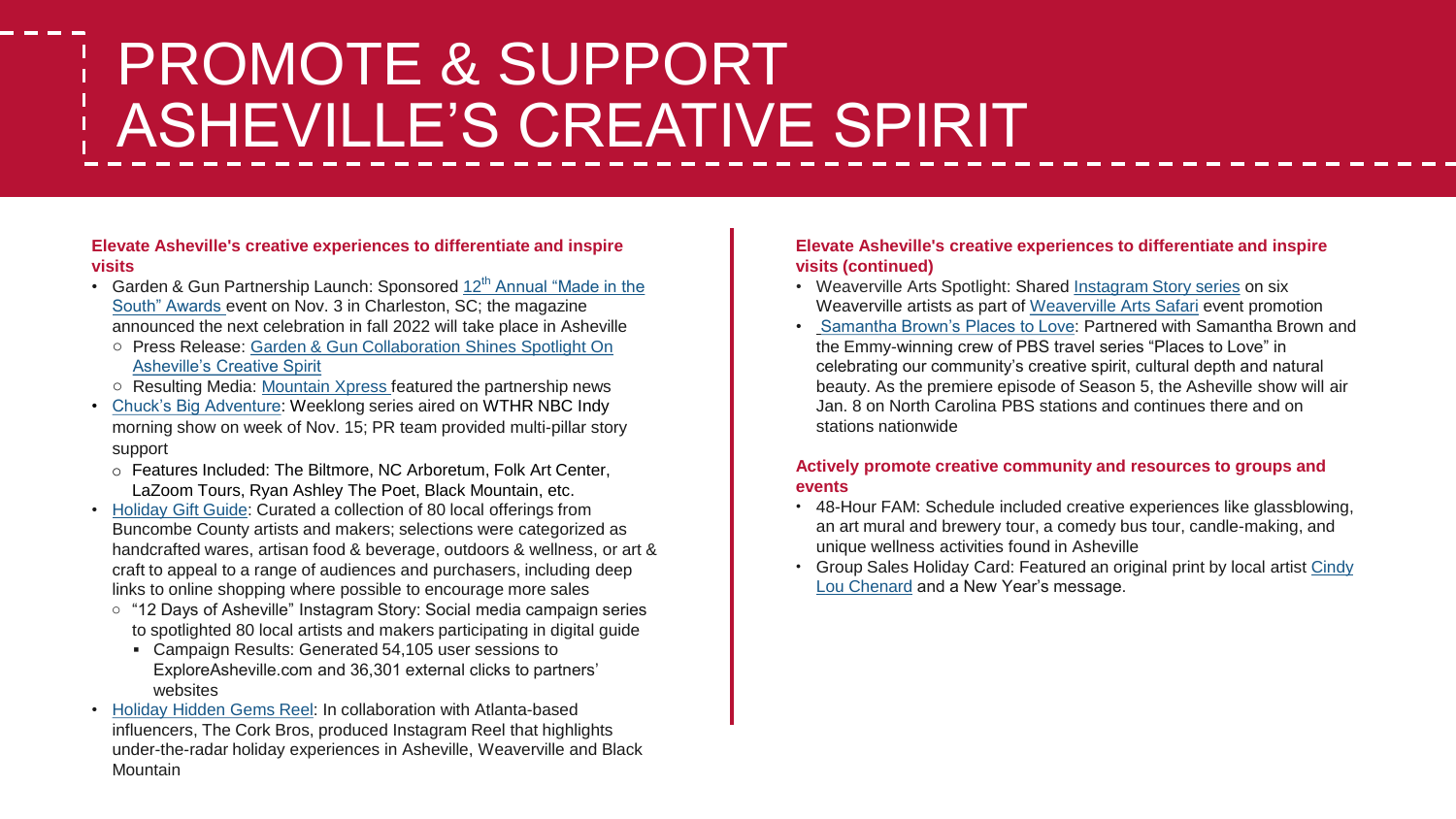### PROMOTE & SUPPORT ASHEVILLE'S CREATIVE SPIRIT

**Increase partner appreciation and usage of Explore Asheville's assets and resources to further amplify Asheville's distinctive creative spirit**

- ["Packaging Matchmaker" Partner Salon:](https://www.ashevillecvb.com/event/partner-salon-packaging-matchmaker/) 35 tourism community partners attended the event on Nov. 10 to learn how to leverage Explore Asheville's marketing and publicity resources. Event included locally procured coffee and snacks from [Bean Werks](https://www.exploreasheville.com/listings/bean-werks-coffee-and-tea/351/) and [Chill Cereal Bar](https://www.chillcerealbar.com/)
- Partner Updates: 15 new partners were added to ExploreAsheville.com [including All Souls Grotto, Asheville Proper, Asheville Threads, Black](https://www.exploreasheville.com/listings/black-mountain-ale-house/3773/) Mountain Ale Trail, [Madam Clutterbucket's](https://www.exploreasheville.com/listings/madam-clutterbuckets-neurodiverse-universe/16569/) Neurodiverse Universe, [Provisions Mercantile,](https://www.exploreasheville.com/listings/provisions-mercantile/16568/) [Provisions Mercantile Biltmore Village,](https://www.exploreasheville.com/listings/provisions-mercantile-biltmore-village/16567/) Vinnie's [Neighborhood South Asheville, Beer City Brewery Tours, Cielo Cateri](vinniesitalian.com)[ng](cieloavl.com), [Bear's Smokehouse BBQ South Asheville,](https://bearsbbq.com/sweetencreek) [Dalton Distillery](http://www.dalton-distillery.com/), [Sweeten Creek](https://sweetencreekbrewing.com/), [On the Inside Lingerie,](http://www.ontheinsidelingerie.com/) and [Sugar & Snow Gelato](https://sugarandsnowgelato.com/)

#### **Create opportunities for partners to learn about and support creative spirit**

- [2021 Explore Asheville Holiday Party:](https://www.ashevillecvb.com/event/save-the-date-2021-explore-asheville-holiday-party/) 223 members of the tourism community attended on Dec. 8; several local businesses were featured:
- o Venue: [Center For Craft](https://www.exploreasheville.com/listings/center-for-craft/6705/)
- o Caterer: [Celine and Company](https://www.exploreasheville.com/listings/celine-and-company-catering-%26-events/10895/)
- o Entertainers: [Ryan Ashley the Poet](https://www.exploreasheville.com/listings/ryan-ashley-the-poet/16128/) and [DJ Molly Parti](https://www.mollyparti.com/).
- o Activity Station Sponsors: [LEAF Global Arts Center,](https://www.exploreasheville.com/listings/leaf-global-arts-center/14272/) [Sew Co.](https://www.wcsewco.com/), and [Asheville Art Museum](https://www.exploreasheville.com/listings/asheville-art-museum/262/)
- o Vendors: [Noir Collective AVL](https://www.exploreasheville.com/listings/noir-collective-avl/14759/) and [WNC Farmers Market](https://www.exploreasheville.com/listings/wnc-farmers-market/3832/)
- o Charity: [WNC Toys for Tots](https://wnctft-nc.toysfortots.org/local-coordinator-sites/lco-sites/default.aspx?nPageID=100&nPreviewInd=200&nRedirectInd=3) (Received 58 toys and \$150+ in donations)
- o [2021 CVB Superstars Awardees:](https://www.ashevillecvb.com/superstars-award/) Fletcher Tove (Buncombe County); Nikki Stewart (The Foundry Hotel); J Smilanic (WNC Photo Tours); Bruce Waller and J Hackett (Grind AVL & Black Wall Street); and Alexandria Ravenel (Noir Collective)